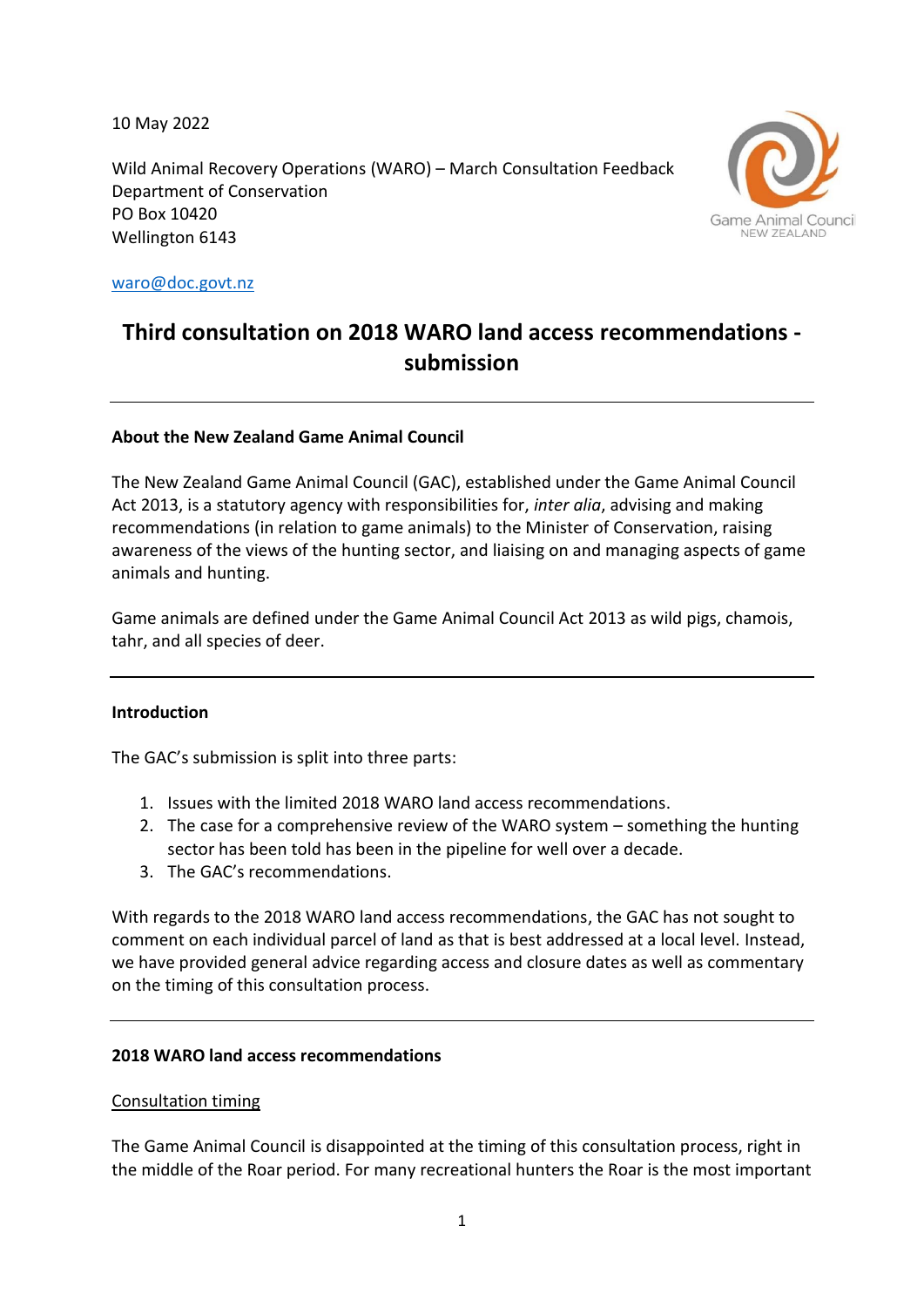time of the hunting year and as such many have organised long trips away in the hills within this period, mid-March through until mid-May. This has made it difficult for them to consider and provide feedback on what are detailed recommendations.

We acknowledge the two-week extension on submissions granted by the Department and are grateful that we were able to negotiate this. We hope that consideration is given to ensuring public consultations on hunting issues are held outside the Roar period in future.

## Conservation Context

Based on research of game animal harvest it is known that the recreational hunter harvest currently far exceeds that of commercial hunting (WARO and other). It is estimated that recreational hunters harvest about 135,000 deer, 132,000 other big game animals, and over 230,000 goats per year.<sup>1</sup> Over the last twenty years WARO harvest has averaged less than 20,000 mainly red deer per year.<sup>2</sup> Decisions based on WARO's current conservation benefits, including land access and closure dates must consider this reality.

## Access

A key issue that is not included in this review and that a comprehensive review must seek to address is the conflict between recreational hunters and WARO operators that are spatial and temporal. This includes areas where recreational hunters and commercial hunters are competing for the same resource at different times, as well as situations where they are in physical conflict at the same place and time.

#### Closure dates

The GAC is concerned that closure dates in some instances do not provide for a long enough period of WARO exclusion around the popular recreational hunting period of the Roar – mid-March to mid-May. This consistently leads to conflict between WARO and recreational hunting and can have an impact on recreational hunter activity in easy-to-access areas. Addressing closure dates only addresses the issue of physical conflict at time and place, it does little to address conflicting management and conservation outcomes.

#### **The case for a comprehensive review of WARO**

The GAC advises that the scope of the current review is insufficient to address the key issues inherent in the current WARO system, namely:

- 1. Sub-optimal conservation outcomes including an inconsistency with the principles of Te Mana o te Taiao – Aotearoa New Zealand Biodiversity Strategy (ANZBS) and Te Ara ki Mua.
- 2. Long term conflict between commercial and recreational hunters.

 $1$  GN Kerr & W Abell (2014) Big game hunting in New Zealand: per capita effort, harvest and expenditure in 2011–2012, New Zealand Journal of Zoology, 41:2, 124-138. <http://dx.doi.org/10.1080/03014223.2013.870586>

 $2$  Te Ara Ki Mua – The Path Ahead - Deer in Aotearoa Introduction Document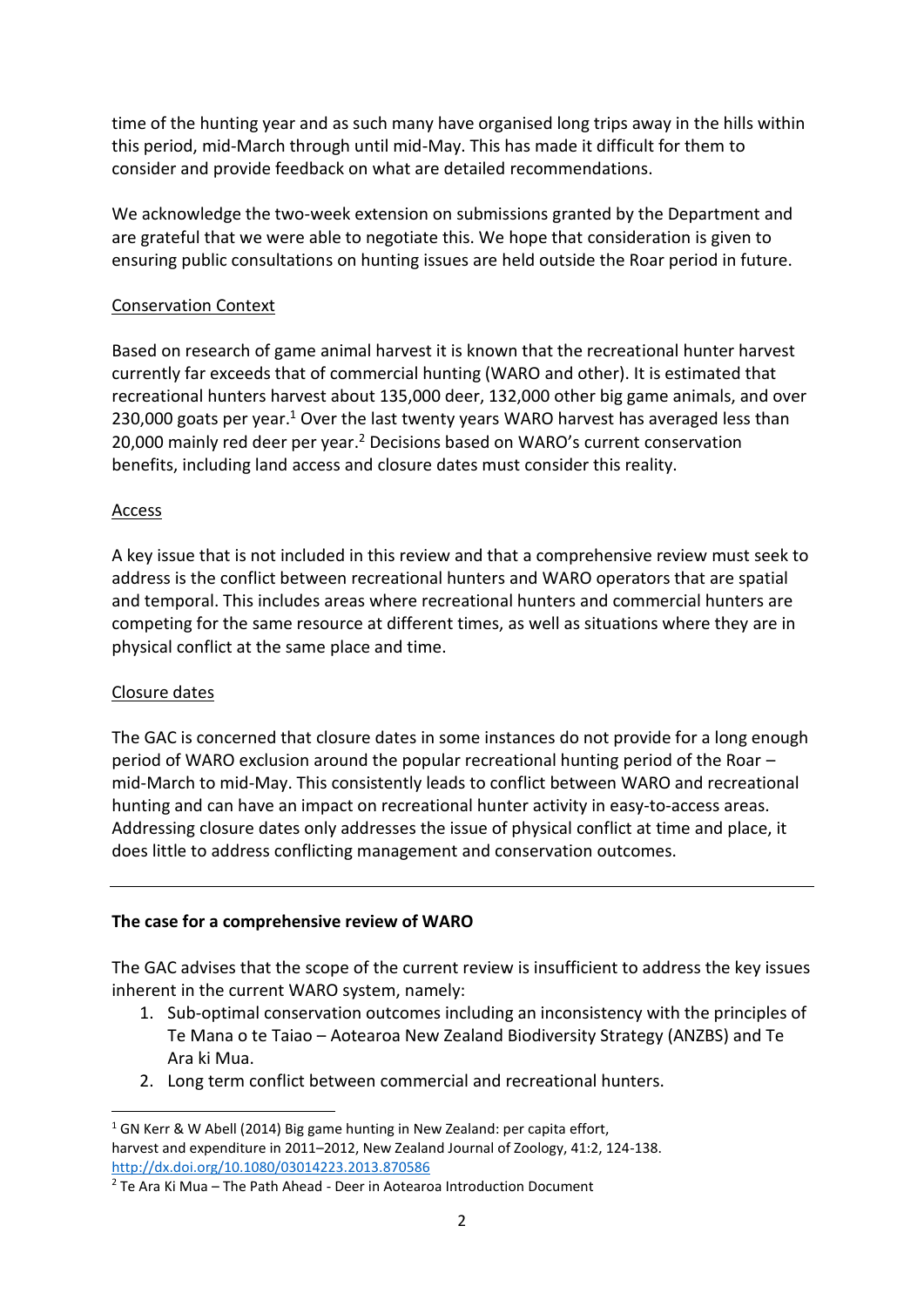3. Irregular and highly variable operations and animal harvest not related to conservation outcomes.

# Sub-optimal conservation outcomes

- WARO as it currently operates is not consistent with the values, principles or intent of the ANZBS, nor is it congruent with the principles and values of Te Ara ki Mua. The GAC strongly supports the approach taken in the development of these documents and is concerned that unless a comprehensive review is undertaken WARO will remain inconsistent with the objectives of ANZBS and Te Ara ki Mua.
- Current WARO principally harvests red deer and for the most part in the open high country. There are no restrictions on the number and demographics of deer harvested. Due to the economics of WARO this can lead to a high proportion of stags harvested in certain places at certain times. High stag carcass weights combined with velvet (if harvested in spring) maximises returns to the WARO operator.
- The removal of stags does little to protect the environment from browsing pressure or reduce future population growth. Stags are highly mobile meaning their browsing impact is dispersed over a large area. It is the female deer (hinds) and their associated family groups that can inflict intense, localised environmental impact on vegetation. As polygynous animals, it is the hinds that are the breeding animals and are therefore responsible for future population growth. Greater management of hinds provides for better conservation outcomes.

# **Conflict**

The removal of stags significantly impacts the desire of recreational hunters to access areas where WARO have taken place. The following issues have created long-term conflict with recreational hunters who feel short-changed by operators who have no obligation within their concessions to consider the impact of their operations on conservation or recreation:

- Currently, the WARO system does nothing to discourage *competition* for the male component of the hunting resource across WARO concession holders, recreational hunters and the guided hunting sector.
- Mature males have both the highest recreational and commercial value.
- Harvesting a large proportion of stags results in a smaller number of breeding males competing for a large number of hinds. This produces an unbalanced herd-structure, poor conservation outcomes and requires more management to restrict population growth.
- Female-dominated herds offer limited value to a large part of the hunting sector (recreational trophy and guided hunters).

# Irregular Operations

- Commercial venison recovery has always been sporadic and subject to boom or bust cycles.
- WARO harvest is largely dictated by the economics of operators' costs and the fluctuations of the venison market. This leads to uncertainty for the future of industry and a highly inconsistent commercial wild deer harvest. Commercial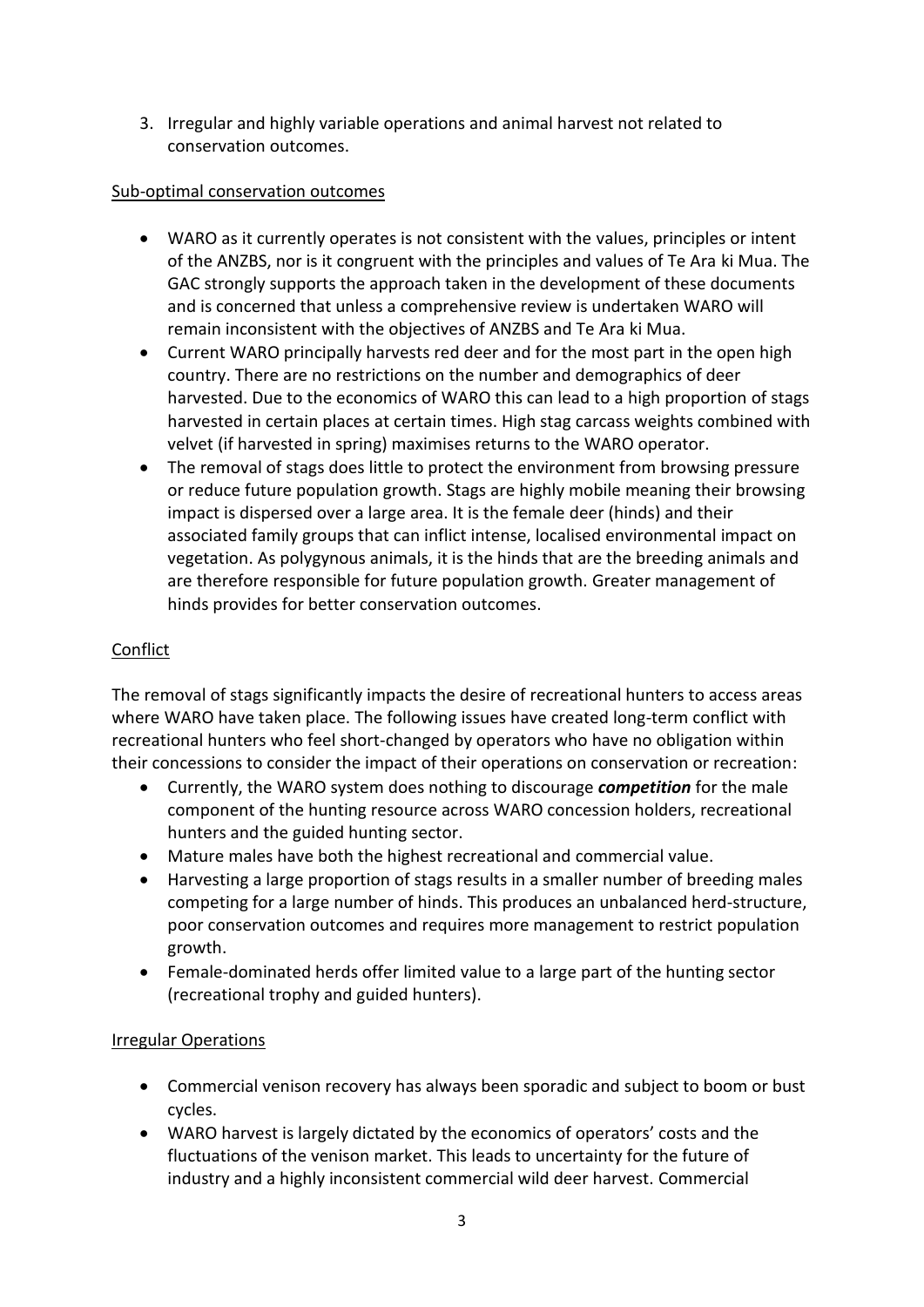operators need business certainty to ensure WARO is financially viable and sustainable.

• The GAC supports the need for WARO and considers that if it is managed correctly, it can be concerted and coordinated as per Section 4(2)(a)(b) Wild Animal Control Act 1977, with recreational hunting and (where required) official control to be an important conservation tool.

# The benefits of a comprehensive review

The GAC notes that a comprehensive WARO review is a considerable workstream and recommends this be funded and undertaken by DOC and GAC in the 2023-2024 year. The GAC considers that by undertaking a comprehensive review the WARO system can be analysed in depth and proper stakeholder consultation take place. This will lead to better conservation outcomes, less conflict and a sustainable WARO system.

Issues to be addressed:

- The lack of game animal population and impact data supporting targeted operations.
	- $\circ$  Improved data gathering and analysis to build effective management plans may be required.
- The WARO harvest.
	- $\circ$  A system incentivising the targeting of hinds and limiting the removal of stags in popular recreational hunting locations may be required. This would have significant conservation benefit.
	- o A system that limits WARO operations to difficult-to-access areas for recreational hunters may be required.
	- $\circ$  The identification of red deer herds that are of high value to recreational hunters in the South Island high country. WARO operations could be limited to hinds-only in these areas.
		- Both these initiatives would benefit conservation.
- Fluctuating markets not providing a regular stream of economically viable work for operators.
	- o To ensure conservation outcomes are achieved a system incentivising a regular hind harvest could potentially be subsidised or substituted with official control when recovery is uneconomic.
- An open system of communicating WARO concession areas as well as the monitoring and enforcement of WARO concession conditions.
	- $\circ$  This would significantly increase transparency and reduce conflict within the hunting sector.

# **Recommendations**

The GAC's recommendations with regards to the current 2018 WARO land access recommendations are: